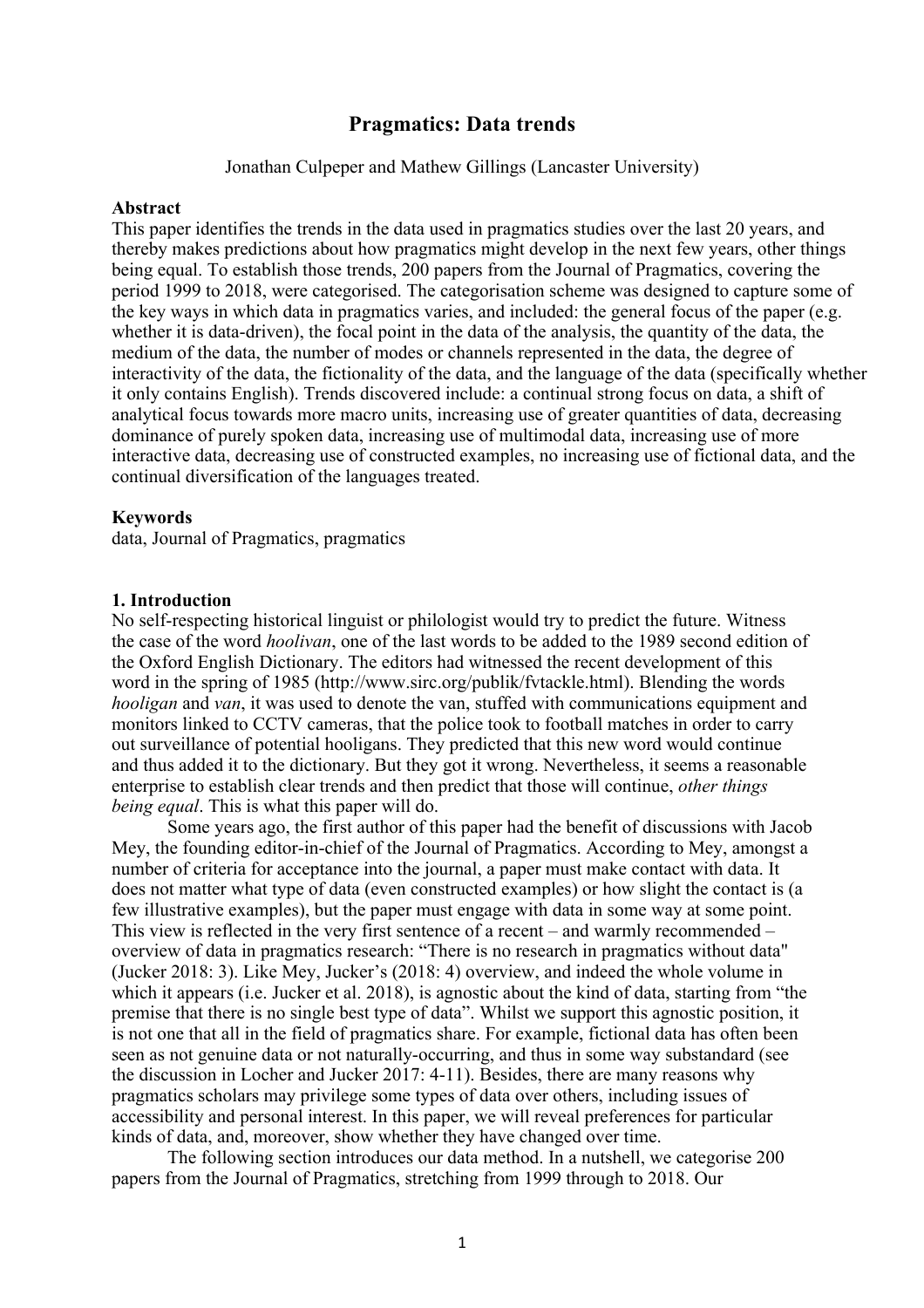categorisation scheme is designed to capture some of the key ways in which data in pragmatics varies. We cross-checked this with Jucker (2018) in order to make sure that the scheme we devised was reasonably comprehensive, and also tweaked it in the light of issues we suspected will be of interest to the pragmatics community (e.g. whether the language data was exclusively in English). The remaining sections report the results of our analysis. They cover the focus of the paper (e.g. whether it is data-driven), the focal point of the analysis (e.g. whether it focuses on a particular kind of linguistic unit), data quantity (e.g. whether a few short individual examples are used or a large corpus), data medium (e.g. whether it is speech or writing), the number of modes or channels represented in the data (e.g. whether it is single mode or multimode), the degree of interactivity of the data (e.g. whether it is monologic or dialogic), the fictionality of the data (e.g. whether it is real or fictional), and the language the data might be in, specifically, whether it is English or not.

### **2. Our data and method**

This paper, and especially its method, is partly inspired by Jucker and Staley (2017). That paper was concerned with the methods used in politeness studies and how they have changed from 1985 through to 2014. They scrutinized papers from the Journal of Politeness Research and the Journal of Pragmatics, but with the latter restricted to papers containing the word 'politeness' in the title, abstract or keywords. Our data consists of 200 papers published in the Journal of Pragmatics in the years 1999 through to 2018 inclusive. The Journal of Pragmatics is the biggest (in terms of the number of papers it publishes) and longest running (since 1977) journal that caters for a mixed range of pragmatics research. <sup>1</sup> It has the added advantage of being fully searchable via the powerful engine SCOPUS. Nevertheless, we should remember that it does not represent all of pragmatics. For example, there are other, more specialist, pragmatics channels for publication, such as the journals Intercultural Pragmatics and Pragmatics and Cognition. This is to say nothing of book chapters and monographs. Nevertheless, given the importance of the Journal of Pragmatics to the field, not least if measured purely in terms of the number of papers it publishes, we hope that our results will be at least indicative of some general trends.

From the Journal of Pragmatics, we selected the top 50 most-cited papers from each of four periods: 1999-2003, 2004-2008, 2009-2013, and 2014-2018. It is worth pausing to note that we are, through the mechanism of citations, examining the papers that are deemed to be important by the readers of the Journal of Pragmatics and have had most exposure. One might wonder whether our conclusions would be the same if we had analysed a random sample of what the Journal of Pragmatics actually published. For example, if fictional data is not held in high regard in the pragmatics community, it is unlikely to be one of the most-cited papers. Thus, a lack of papers focussing on fictional data could be seen as a consequence of the citation criterion, rather than what scholars actually produce. To get a sense of any possible discrepancies, we analysed a random sample of 25 papers from the first period and a further sample of 25 papers from the third period. For both random samples of actual publications, the patterns that emerged did not contradict any of the conclusions we make in this paper. We had expected to find a discrepancy regarding the role of English as the focal point of papers. However, even here, the differences are minor, as we elaborate in section 3.8.

Papers were retrieved via SCOPUS. Editorials and introductions to special issues were excluded. Purely methodological or theoretical papers only feature in section 3.1, as they could not be judged against the same criteria as the data of other papers. Where papers were mixed or fuzzy edged, they were classified on the basis of their main aspect. For example, if a paper used the British National Corpus for its analysis, yet it also contained a couple of constructed illustrative examples, it would still be classified as "real" data. All tricky cases were discussed by the two authors at length. Occasionally, where categorisation was not possible, the paper was allotted to the Unclassified category.<sup>2</sup>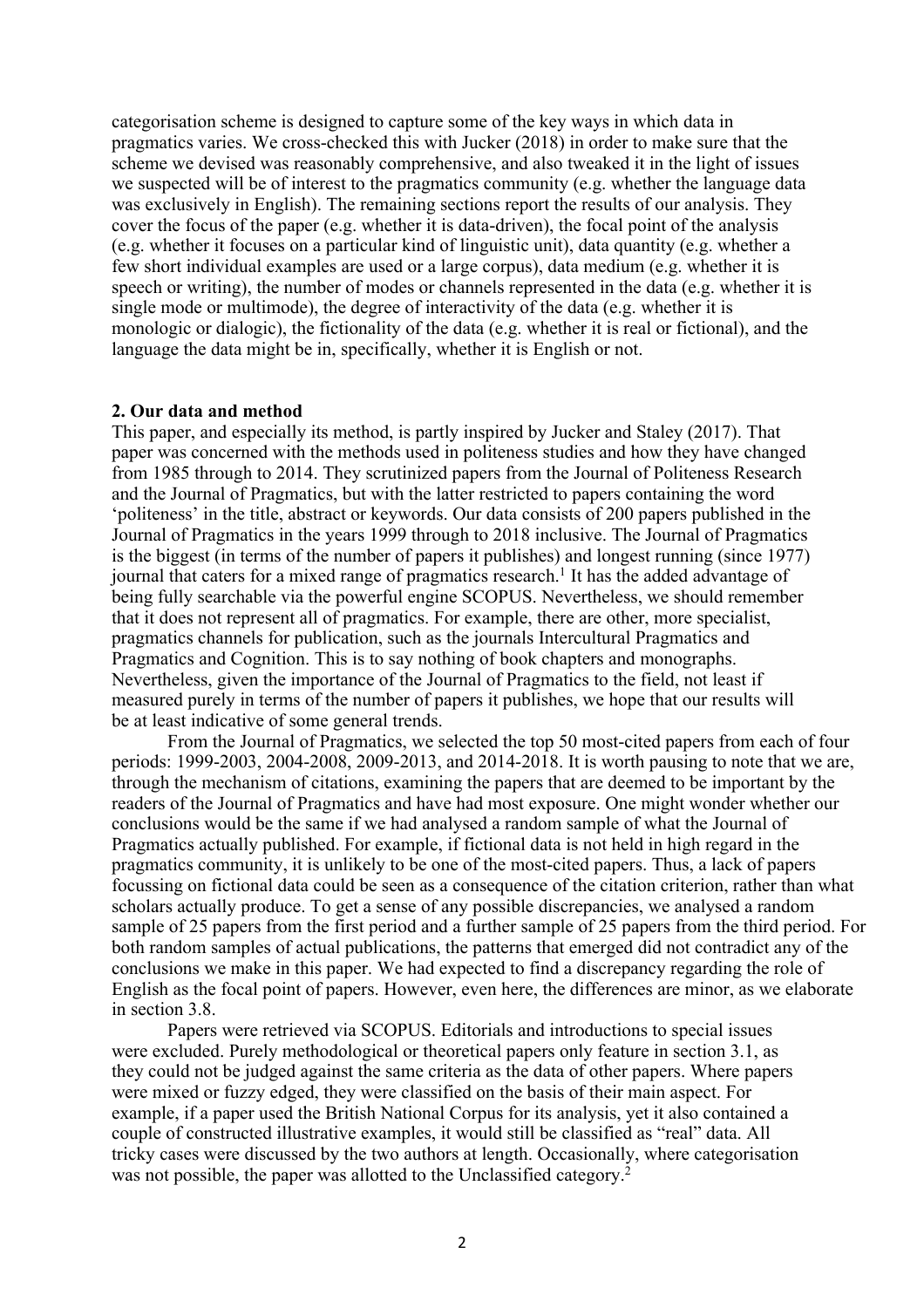The upcoming sections not only report our results, but each section will start by motivating and then introducing the particular data categories they present.

### **3. Results**

### **3.1 Focus of the paper: Data, theory or methodology**

This first results section has the broadest perspective. It addresses the role of data in the paper: to what extent are papers thoroughly oriented to the data? An obvious case of a datafocused paper is a paper in which concepts and/or descriptions are derived from the data. Other potential categories include theory-focused papers, where the concern is to describe, build and/or challenge theory, and also methodology-focused papers, where the concern is to develop and/or evaluate research methods and frameworks. However, operationalizing all these categories is not straightforward. Whilst we were able to pinpoint mainly theoryfocused or methodology-focused papers, it was less easy to do the same for data-focused papers. In many papers, a combination of categories are involved – part of the paper would be data-focused, but that might be combined with theoretical developments, not to mention methodological ones. We thus made the decision to include in the data-focused category any paper that is mainly data-driven (in practice, this meant any paper that did not fit the theoryfocused or methodology-focused categories would be placed here).

In the light of our comments in section 1 about the close connection between pragmatics and data, one might reasonably expect data-driven papers to be by far the most common category, and purely theoretical papers to be non-existent. Our results are displayed in Figure 3.1.



**Figure 3.1. Data, theory or methodology papers in papers in the** *Journal of Pragmatics***, 1999-2018**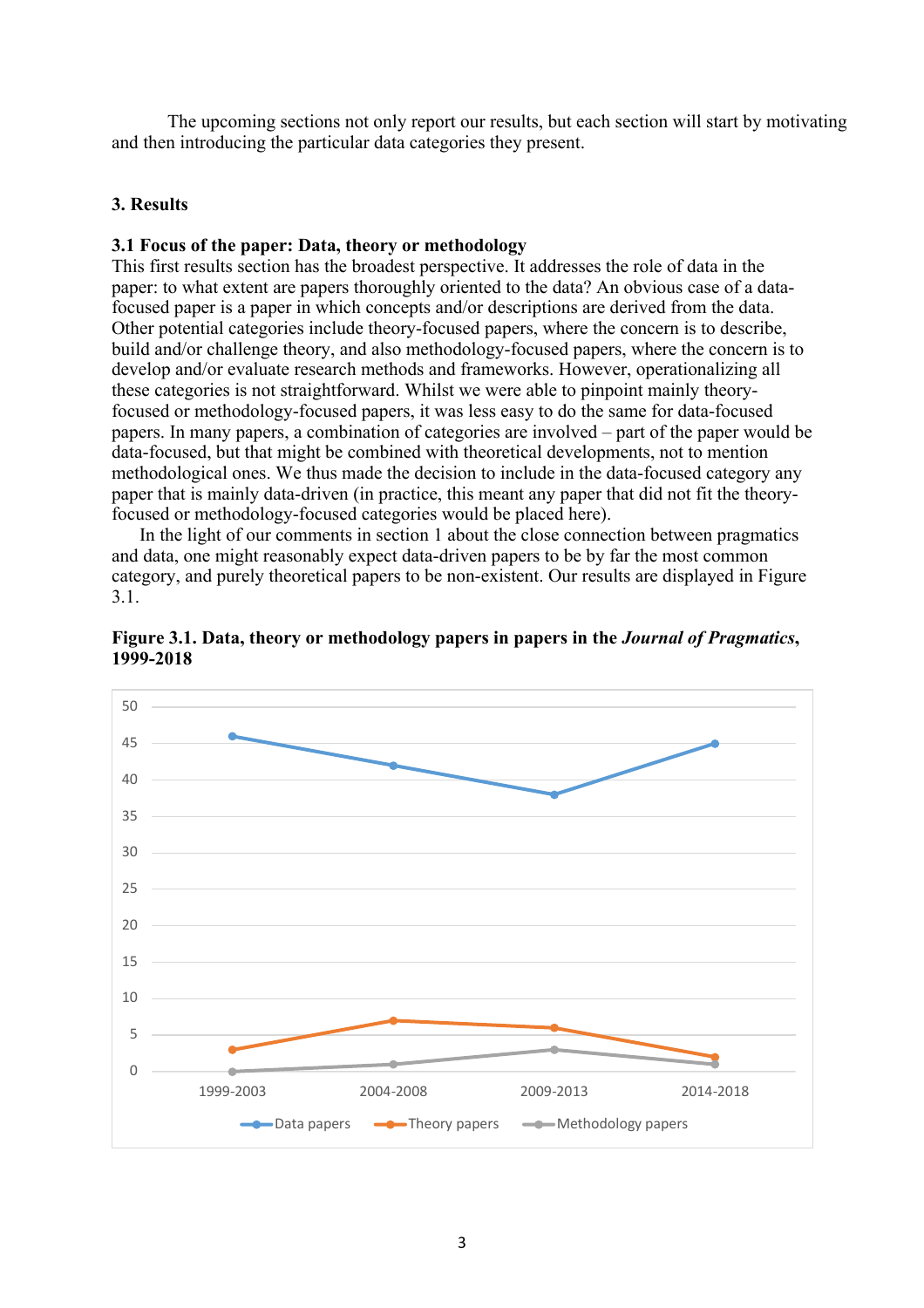As expected, it is clear that data-focused papers have always been most popular. Theoretical papers are a minor affair. Considering the claim we cited in the Introduction of this paper about the close relation between pragmatics and data, one might be surprised that there are any such papers, as these papers contain an absence of data. One example is Bargiela-Chiappini (2003), which discusses politeness without supplying a single linguistic example, instead focusing on the theories and critiquing what others have said about them. Yet it would be difficult to deny that this is a pragmatics paper. One might argue that this paper, and perhaps all theoretical papers, deal with data at one or more removes; in other words, they engage or cite papers that do connect with data. Whatever the case, we are reminded that the claim about pragmatics and data is not an absolute but a robust generalisation. The fact that methodological papers look like an endangered species is also worthy of note: the field has paid remarkably little attention to this area, especially given its predilection for data. The publication of Jucker et al. (2018) is perhaps a move to rectify this situation. Let us hope that it stimulates endeavor. As yet, no clear diachronic shifts for any type of focus, data, theory or method, can be detected.

### **3.2 Focal point of the analysis: Utterance, discourse, context or something else?**

Early work in pragmatics, such as Grice (1975), was very much concerned with utterance meaning and interpretation. Even in cases where examples consisted of an exchange, or occasionally a series of exchanges, the focal point was a particular utterance (or occasionally utterances). This is still very much the case with certain strands of pragmatics, notably, relevance theory (Sperber and Wilson 1995). What we wish to consider here is the extent to which the focal point of analysis is the utterance, or whether another kind of linguistic unit or pragmatic feature has become more important. Our general prediction is that the focus has become considerably broader than the utterance.

The utterance is not in fact the smallest linguistic unit that has been the focus of attention in pragmatics papers. Discourse markers are a particular case in point. They often consist of just one word. Similarly, there are papers on expressions of stance, interjections, pronouns, expressions of definiteness, and so on – all of which often consist of one word. Above the utterance in the size hierarchy, we have texts, that is, a whole text (e.g. a complete literary work, a political speech, an interview). "Whole text" here does not mean that the whole text is quoted; it means that the author is discussing or drawing conclusions about the whole text. With this category, we made the decision to include papers that included more than one text but treated them all individually. Above the individual text, we have genre. Here, we included papers that were constructed to draw conclusions about a whole genre or type of discourse (e.g. newspaper articles, courtroom proceedings). Aside from these linguistic units, we took two pragmatic features into consideration. One category was for papers that focused on communicative behaviours, such as silence or laughter. Another was for papers that focused on a contextual aspect (or aspects), such as the hearer's perception of appropriateness or power relations. Our results are displayed in Figure 3.2.

### **3.2 The dominance of particular kinds of linguistic unit or pragmatic feature as the analytical focus in data in papers in the** *Journal of Pragmatics***, 1999-20183**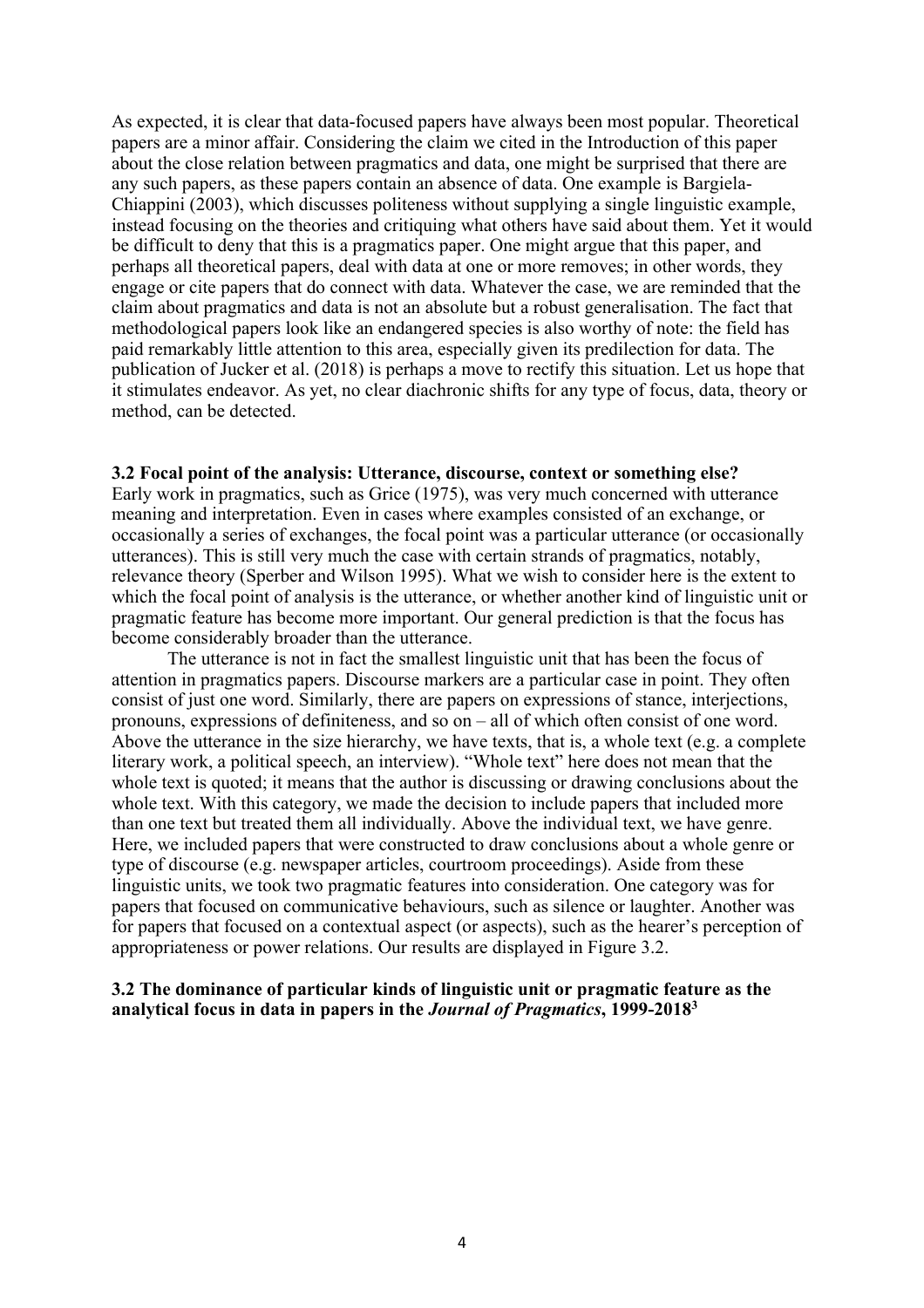

Utterances, as the focal point of analysis, have declined quite considerably, and the decline, though somewhat less marked, can be seen in words and phrases. Counter to this, there has been a steady and marked increase in papers dealing with particular contextual features. The other categories remain quite minor features, though perhaps genre is undergoing a gentle increase. What all this suggests is a general broadening of analytical focus. Perhaps this is evidence of a shift from micro pragmatics to macro pragmatics.

### **3.3 Data quantity: Individual examples, a large corpus or something else?**

The advent of the computer has made it easier to manage larger datasets. This is not simply a matter of storage on one's computer. A computer can facilitate the analysis of data with software programs designed for qualitative or quantitative analyses. Moreover, the development of email and Skype has made it easier for teams to pursue large collaborative projects, often with large datasets. In addition, the advent of the field of corpus linguistics, and indeed corpus pragmatics, has resulted in the ready availability of huge corpora and the tools with which to analyse them. With all of this, it seems likely that pragmatics papers are generally encompassing larger datasets than they used to.

Devising categories which form points on a scale relating to quantity of data is a tricky business. It was not practical, and in some cases impossible, to compute the quantity of data used in each paper. Instead, we formed points on the scale that could be identified and would give at least an approximation of the overall quantity of data used in a particular paper. The category with the smallest quantity of data concerns papers that only use individual and short examples (usually not longer than a sentence or two), typically to illustrate a particular point been made. Next, we formed a case study category: papers that focused on one individual text in-depth, or several individual texts in depth but with no attempt to analyse those texts as a group. Following on from that category, we formed a dataset category, which included papers that involved the study of and conclusions about a group of texts, but which did not fit our criteria for a corpus. Distinguishing a dataset from a corpus is difficult, not least because the label "corpus" seems to have become fashionable and is sometimes applied to what formerly might have been described as a dataset. Admission to the corpus category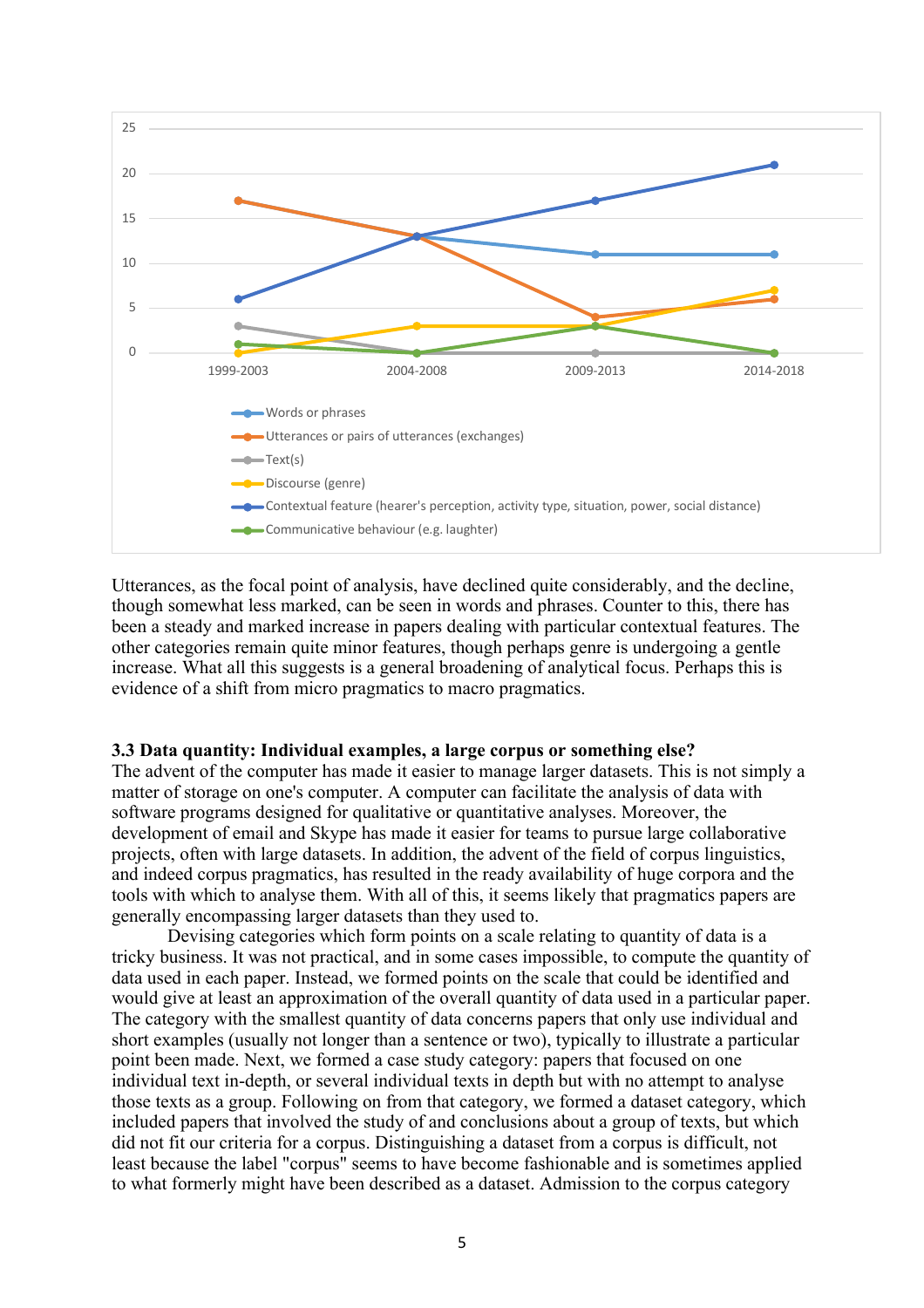involved the paper fulfilling at least two of the following criteria: the paper used corpus linguistic methods/processes to carry out its analysis (e.g. corpus annotation, corpus software); it analysed a corpus recognised by the community as a corpus; or it was constituted by at least 100,000 words but not more than 1 million words.4 The reason for the upper threshold of 1 million words was to accommodate our final category, the large corpus, such as the British National Corpus, which consists of 100 million words.<sup>5</sup> Our results are displayed in Figure 3.3.





The clearest and steadiest shift is the decline in papers which use a sprinkling of short individual examples. Somewhat similar, though less steady, is a decline in papers that are based on an individual case study (or case studies). These declines seem to be matched by an increase in the use of datasets and, to a lesser extent, an increase in the use of corpora, especially since 2009-2013. This is in tune with Jucker and Staley's (2017: 422) comment regarding politeness research in the Journal of Pragmatics: "Corpus-based methods are increasing but still marginal in politeness research". Their study only considered papers up to 2014, so they would not have observed a possible acceleration in more recent years. Large corpora are hardly being used, perhaps, one might speculate, because their very size seems to obscure any detail regarding the contexts of the texts that comprise them, thus making many types of pragmatic study difficult. Overall, however, it does indeed seem to be the case that pragmatics papers are encompassing larger datasets.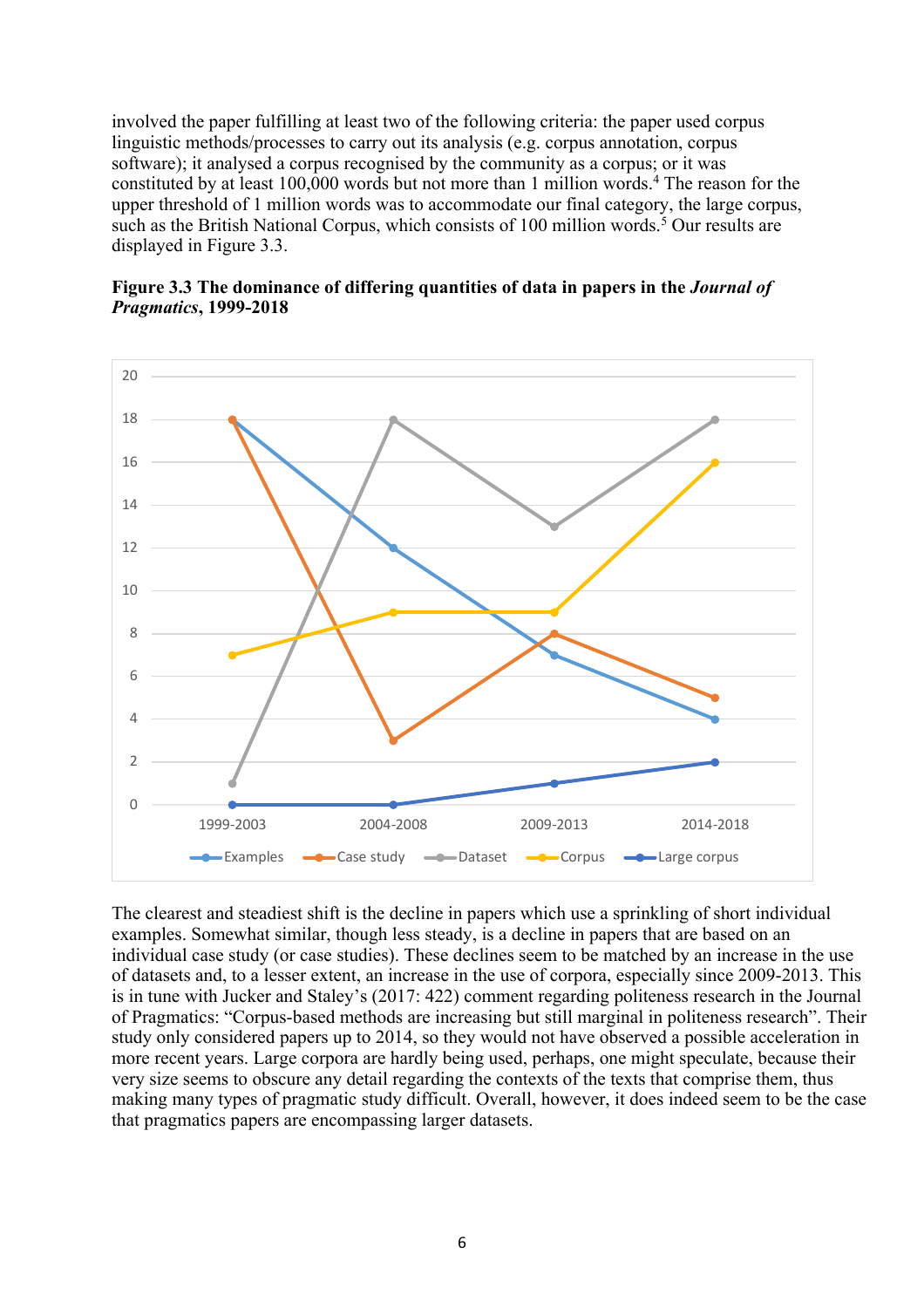#### **3.4 Data medium: Speech, writing or something else?**

The focus of early pragmatist scholars on the utterance, as mentioned in section 3.2, entails a spoken linguistic unit. Similarly, Searle's (1969) work on speech act theory denotes work on speech. Traditionally, then, pragmatics has been strongly biased towards spoken language. Nowadays pragmatics is clearly broader in scope, encompassing communicative behaviours regardless of medium. Jucker (2018: 12) suggests that corpus linguistics has had "the effect of shifting the primacy of description [of the spoken language] to the written language because language that already exists in written form is much more readily available for corpus compilation". It may also be the result of a number of works that have demonstrated the richness of pragmatic phenomena in even the most "written" of written texts (see, for example, Myers 1989 on the pragmatics of politeness in scientific writing). We should also remember that digital media (email, Facebook, Twitter, etc.) are often principally in written form, and that they have understandably attracted much interest. Overall, then, we would predict a relative decline in papers focusing solely on speech, and a diversification of modes, with a particular rise in digital media.

Our spoken category was constituted by papers whose main data was transmitted in speech, including, for example, via the telephone. $6$  Our written category involved papers where the main focus was on data transmitted in writing. We had a mixed spoken/written category, for papers which featured both spoken and written datasets. We distinguished digitally transmitted datasets by placing them in their own category. Communicative behaviours, of course, are not confined to speech or writing. We created a non-verbal category to accommodate papers whose main dataset involved non-verbal features (e.g. gestures). Non-verbal features are often combined with spoken features in pragmatic papers, so we created a category for that. Finally, it became clear that we needed a category for papers focusing on metalinguistic data (e.g. the language used as prompts in experiments). Our results are displayed in Figure 3.4.

### **Figure 3.4 The dominance of speech, writing and other media data in papers in the**  *Journal of Pragmatics***, 1999-2018**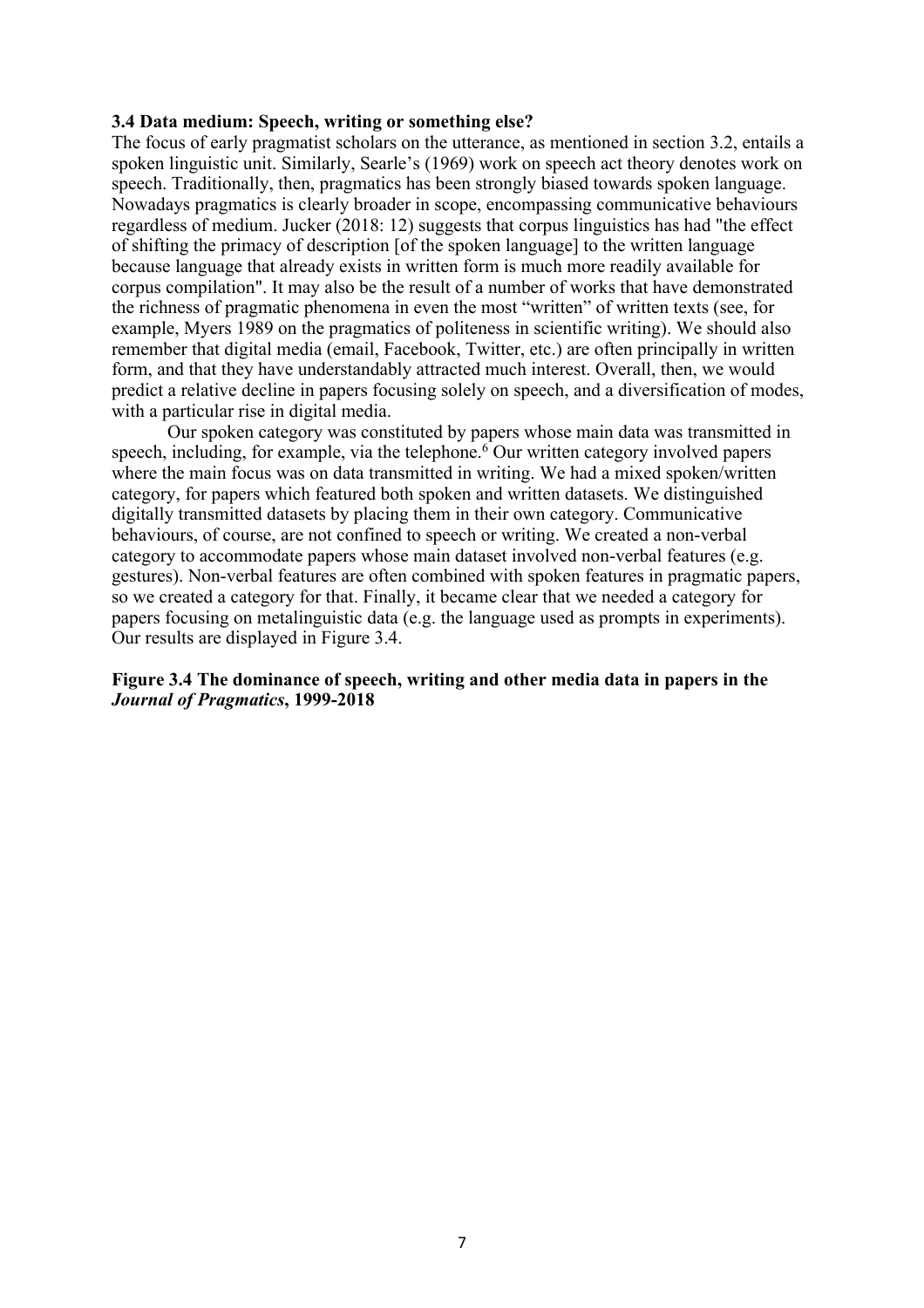

The dominance of spoken language is stark and remains so across the periods. However, it is also apparent that spoken language oriented papers are experiencing a clear and steady decline over the years, as was predicted. What is evident from the period 2004-2008 onwards is that part of that decline is being countered by papers combining data on both spoken features and non-verbal features. Other media remains a fairly low level. Papers examining solely non-verbal data are strikingly few. Contrary to predictions, written data even slightly declines after the period 2004-2008. However, in tune with what one would expect, we should note the marked rise in digital data after the period 2009-2013.

# **3.5 Number of modes: Single mode or multimode?**

Multimodal data was apparent in the previous section: we created the category spoken/nonverbal to accommodate that multimodal mix.<sup>7</sup> But it is not, of course, the only possible mix. Digital communication often involves images and symbols, along with words (in fact, this did not occur in our sample). The objective of this section is to assess the quantities of papers that focus on a single mode, usually linguistic in nature but not always, versus the quantities of papers that focus on multimodes, usually a linguistic feature plus non-verbal aspects. We would predict that multimode papers have been gaining ground over the period, partly because the tools for managing multimodal data have made significant progress, but also because a number of studies have drawn attention to the multimodal nature of spoken interaction (e.g. Norris 2004; Stivers and Sidnell 2005). Our results are displayed in Figure 3.5.

# **Figure 3.5 The dominance of single mode and multimode data in papers in the** *Journal of Pragmatics***, 1999-2018**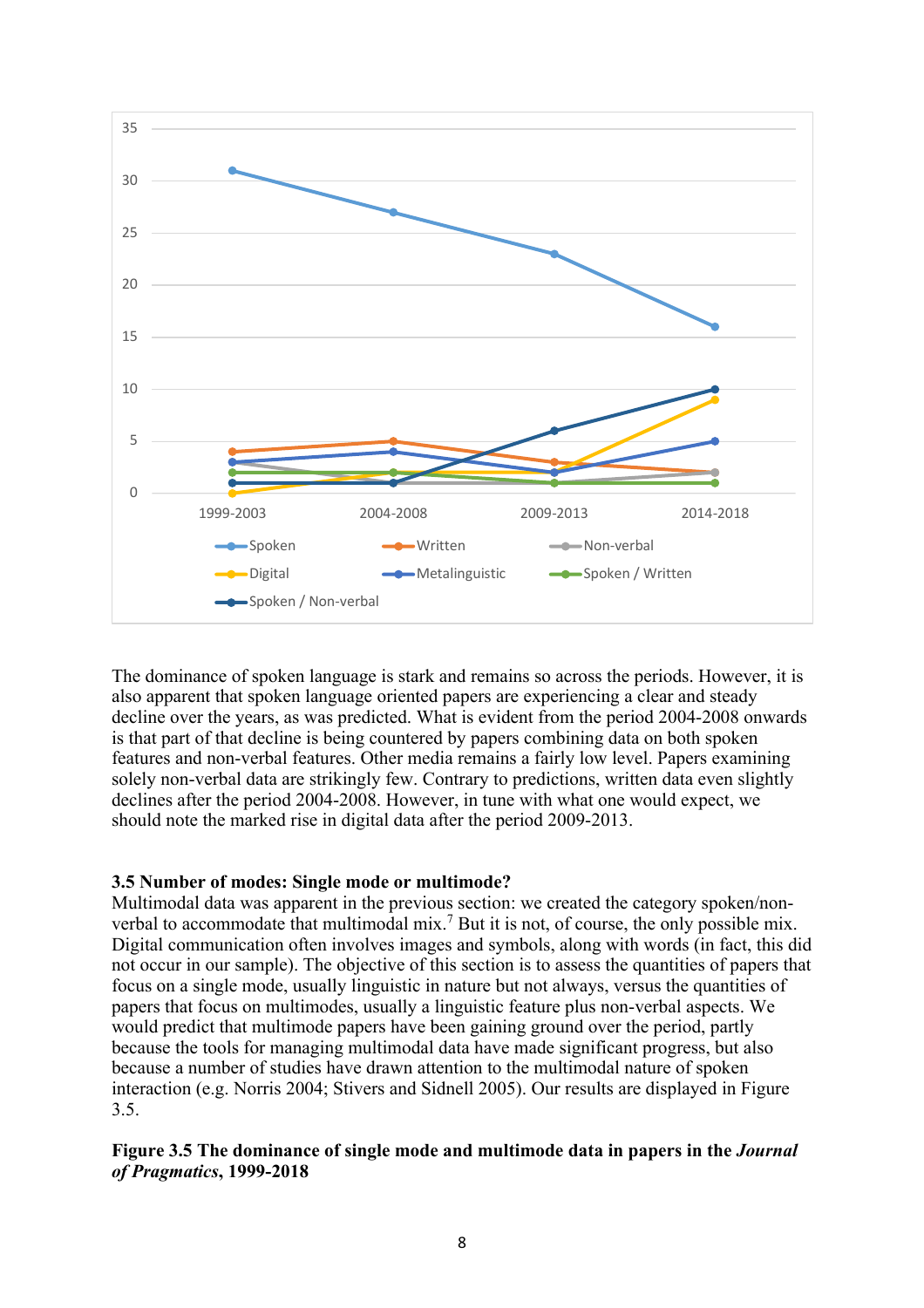

Papers written in the early 2000s seemed much more focused on single mode communication. However, the situation has changed. Now, there is almost a 50/50 split between papers examining single mode data and those examining multimode. Clearly our prediction was correct. What our analysis shows is that the key period of change has been the last 10 or so years.

## **3.6 Interactivity: Monologues or dialogues?**

The pragmatics of interaction or interactional pragmatics seems to have been gaining ground. Volume 4 of the Handbook of Pragmatics Highlights, published in 2009 by John Benjamins, was entitled *The Pragmatics of Interaction* (edited by Sigurd D'hondt, Jan-Ola Östman and Jef Verschueren). In the opening survey chapter, D'hondt (2009: 1) states that the first requirement for inclusion in that volume is that the chapters are "concerned with the empirical investigation of how human beings organise their exchanges in natural settings". Note that we are dealing with exchanges as a key unit, not utterances. Furthermore, a requirement is that the chapters take their analysis "beyond the level of 'what is said' to that of the interactional organisation of speech and action" (D'hondt 2009: 1). As one might imagine, Conversation Analysis is a major input into this area, though not the only one, others being, for example, Goffman's work on the interaction order and interactional sociolinguistics. Traditional pragmatics – conversational implicature, speech act theory, etc. – is "in the background", but "continues to exert its influence" (D'hondt 2009: 1). This is not, of course, the only way of defining interactional pragmatics. Consider that the 1995 pragmatics book written by Jenny Thomas was entitled *Meaning in Interaction* and could be construed as a precursor to a type of interactional pragmatics, but has little to do with Conversation Analysis. Whatever its provenance or definition, our prediction is that the rise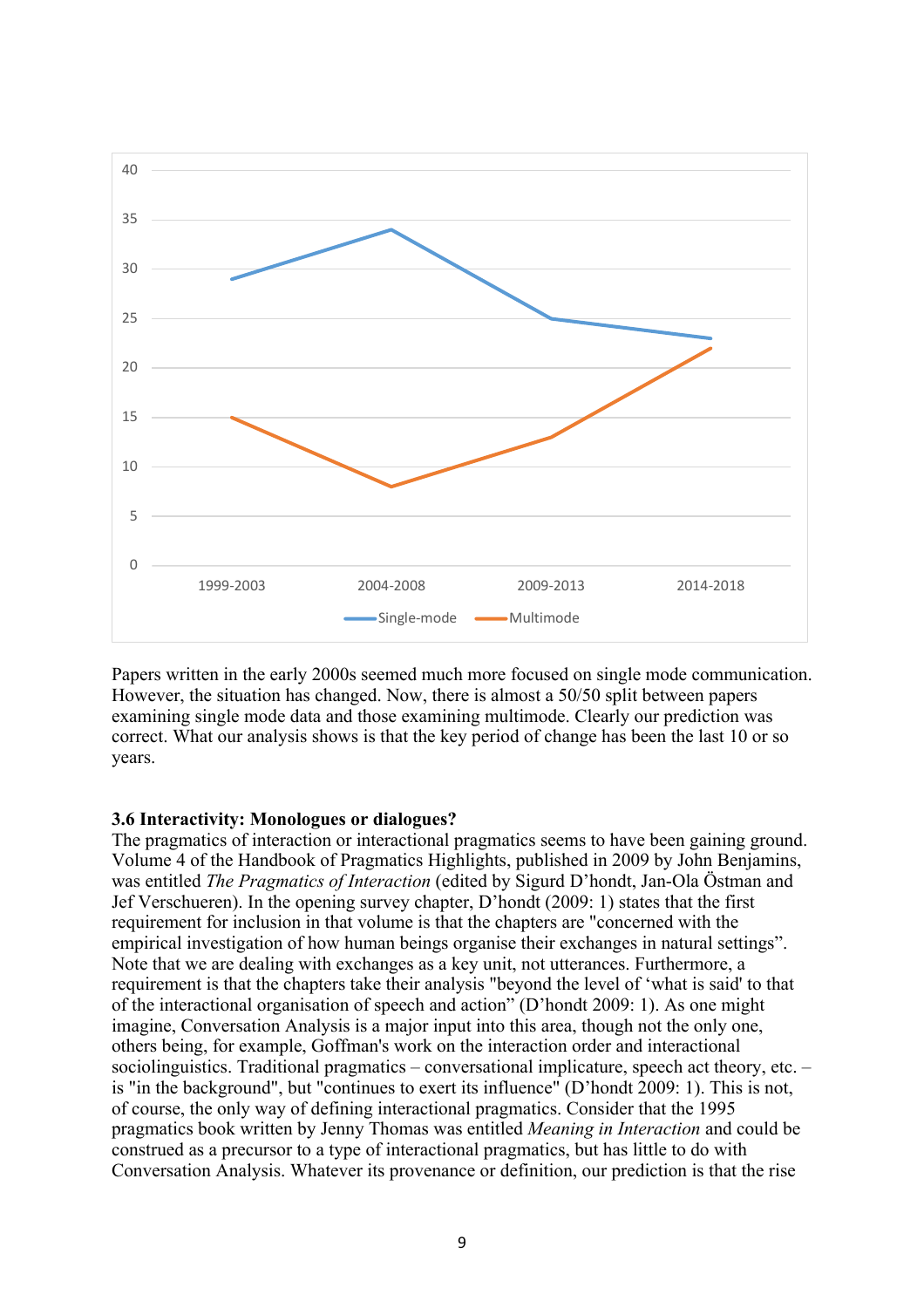of interactional pragmatics has caused an increase in the use of dialogic data. By dialogic data we refer to data that represents exchanges between two or more participants. This contrasts with non-dialogic data where utterances or words are analysed in isolation. Our results are displayed in Figure 3.6.



**Figure 3.6 The dominance of dialogic and monologic data in papers in the** *Journal of Pragmatics***, 1999-2018**

As predicted, there has been a steady increase in the number of papers using dialogic data, and a fairly steady decrease in the number of papers focusing on non-dialogic data, with a particular dip in the 2009-2013 period.

### **3.7 Fictionality: Real, fictional or something else?**

As briefly mentioned in our introduction, fictional data have not been held in high regard by the pragmatics community. However, fiction intrudes into multifarious aspects of our daily lives and cannot be easily separated from what is supposedly "real". Consider a personal advertisement, a "story" about what happened at work, or a film about a real person. Even canonical literary forms – poems, plays and prose – have a claim to be naturally-occurring, and are full of pragmatic interest. The recent volume by Locher and Jucker (2017) fully demonstrates the pragmatic riches of fictional data. But perhaps it is too early for such works to have changed attitudes much. We predict a slight increase in the use of fictional texts.

Our category "real" data is for papers that contain data from real sources, that is, real people experiencing real events and things. The fictional category, in contrast, relates to papers that contain data from fictional sources, that is, non-real people experiencing non-real events and things. In addition, we created two further categories. One concerns papers that contain constructed data, typically short examples to illustrate a particular point. These have no basis in actuality. Such data, in our view, constitute the paradigm case of what is not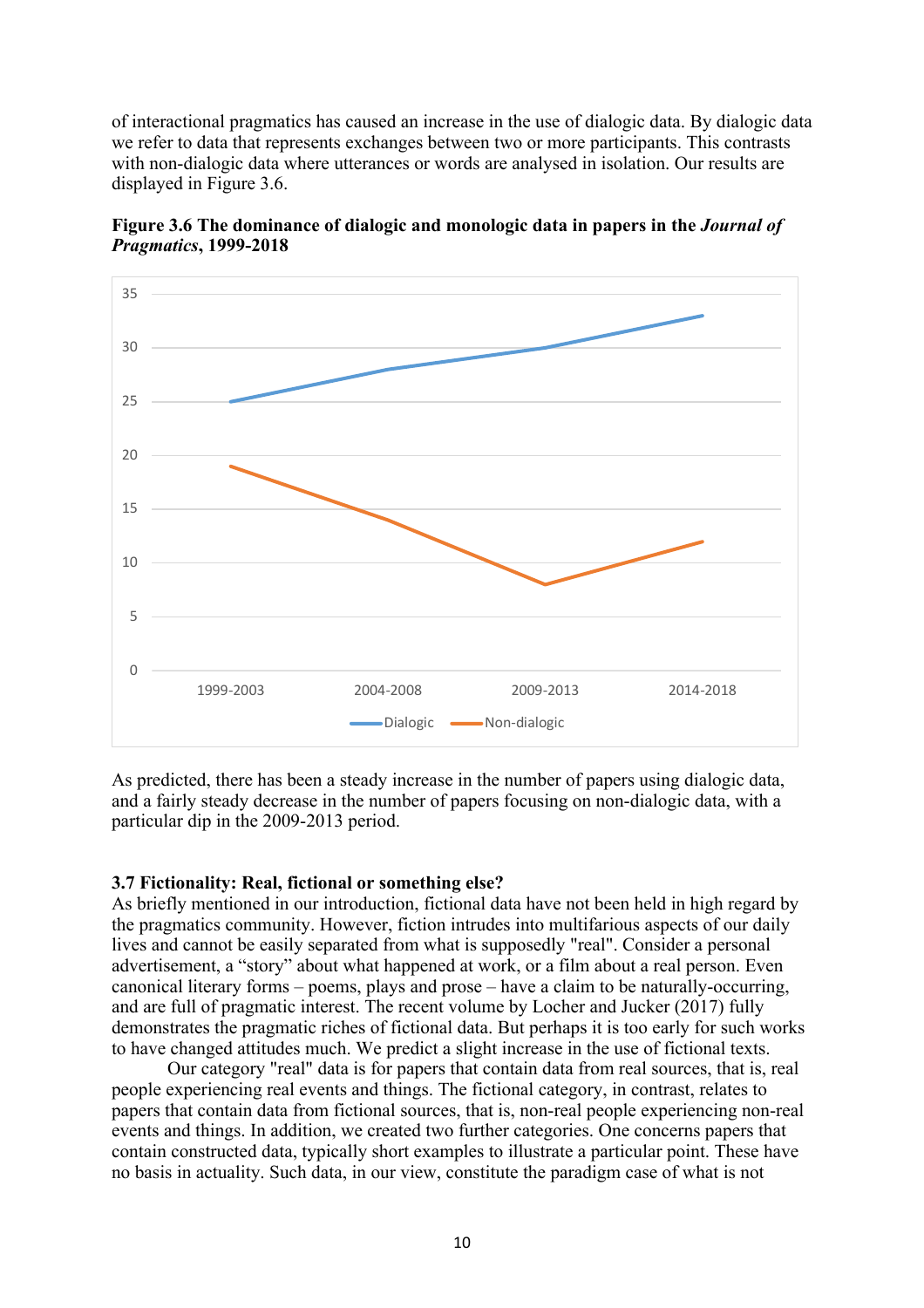naturally-occurring. The other category, driven by what we found in the data, concerns papers that reused examples, that is, examples reused from other publications. It is important to recollect our general policy here, namely, that categorizations are based on what the majority of the data are. Thus, for reused examples, one might suppose it to be fairly common for papers to occasionally reuse examples from other publications for illustrative purposes, but uncommon for the majority of examples to be reused. Our results are displayed in Figure 3.7.



**Figure 3.7 The dominance of real, fictional and other kinds of data in papers in the**  *Journal of Pragmatics***, 1999-2018**

As indicated, the use of real data has always been the most popular choice. Our analysis shows that it has become even more popular in recent years. In contrast, the use of fictional data has always been low. In fact, just one paper in the whole dataset focused on fictional data, fictional prose, in the 2004-2008 period. Contrary to our tentative prediction, there is no sign of a reprieve for fictional data in more recent years. The use of constructed examples has seen a fairly steady decrease, perhaps, one might speculate, because of a halo effect from areas of linguistics such as corpus linguistics or usage-based models of language which emphasize actual language use. Papers dominated by reused language data are also minority, and one that is slowly shrinking.

## **3.8 Language: English or something else?**

Pragmatic theory – like theories of phonology, morphology, syntax and so on – is not bound by data pertaining to a particular language. On this basis, one might reasonably expect a kaleidoscope of languages to populate the data found in the Journal of Pragmatics. Pragmatic descriptions, of course, can focus on a particular language (or particular aspect of a particular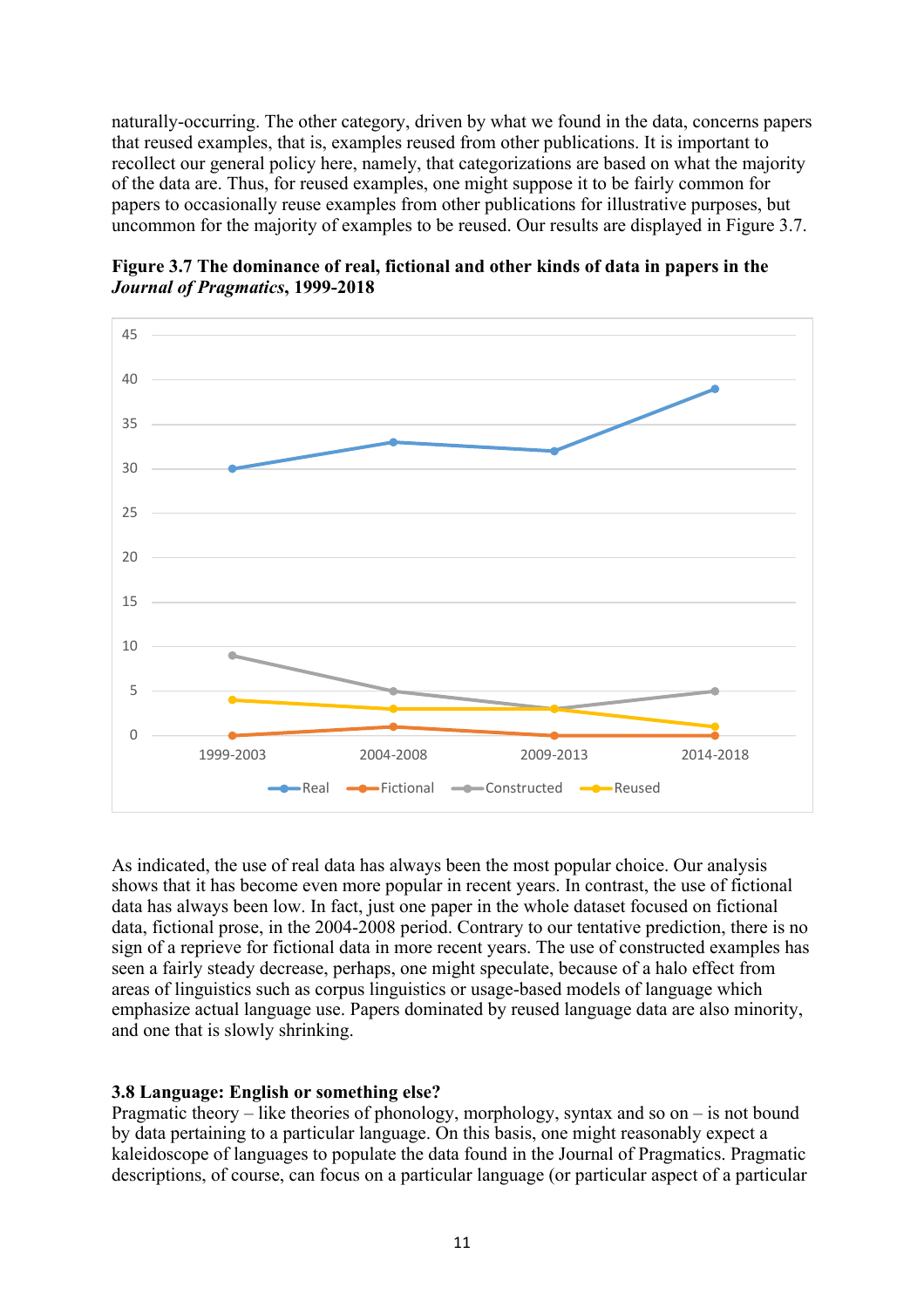language), but it is difficult to think of a purely linguistic reason for why any one language will deserve more pragmatic description than another. In spite of all this, it hardly takes a scholarly study to ascertain that there is a bias in the world of pragmatics in favour of English. The dangers of this situation are manifold. In the introduction to a special issue in the Journal of Pragmatics on "emancipatory pragmatics", the editors state (Hanks et al. 2009: 1-2):

It is our shared conviction that pragmatics as an analytic enterprise has been dominated by views of language derived from Euro-American languages and ways of speaking. Speech acts defined in terms of standard illocutionary forces and felicity conditions, implicatures explained on the basis of the Gricean cooperative principle and maxims, politeness defined in terms of a universal notion of 'face', and the very idea that speech is driven by the exchange of information are all examples of the problem. While these research traditions have enriched the field of pragmatics, they also have tended to rely uncritically on the common sense of speakers of modern Western languages, with the attendant premises of individualism, rationality, and market economy. That is, while they are presented as general models of rational language use, they in fact rely heavily on the native common sense of their authors and practitioners.

One only needs to think of the seminal works by scholars such as Austin or Searle to realise that we are mainly talking about English. How much of a bias is there towards English? Egbert et al. (2016) examined 100 papers in the Journal of Pragmatics from 2011 through to 2013, focusing especially on the issue of the accessibility of non-English data. They report that "half of the hundred articles investigate interactional data in English", and that "38 articles study only English data in comparison with 62 studying non-English data" (Egbert et al. 2016: 104). However, their study is different from ours in that they only included articles that analyse transcripts of human interaction. As is clear from section 2.1, we have a much more inclusive policy.

We sorted our 200 papers into two categories (we excluded the very few papers that did not contain any data; see section 2.2): English data only and non-English data (possibly in combination with English). The results are displayed in Figure 3.8.

### **Figure 3.8. The language of the data: English only or non-English data**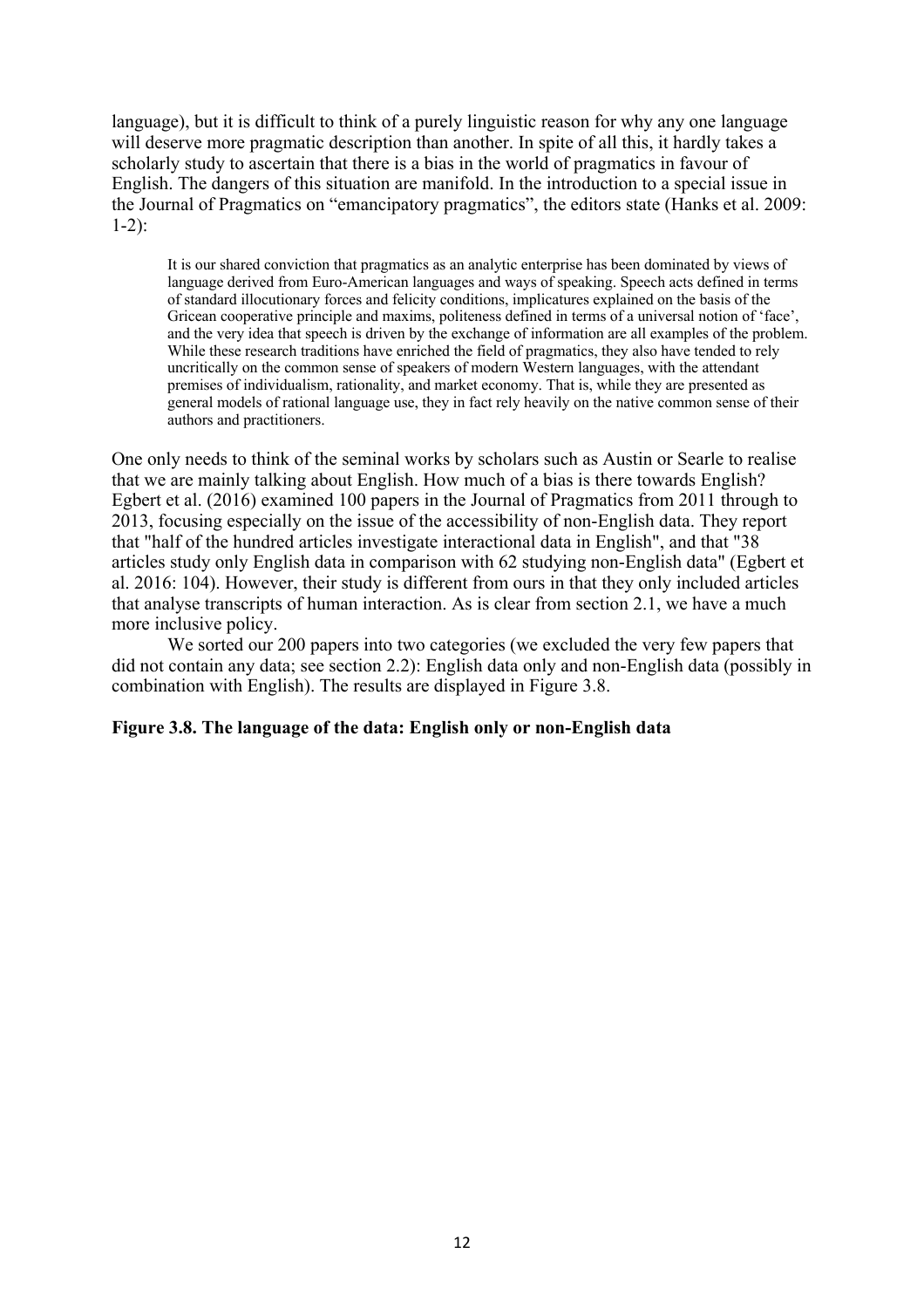

Although there is a slight reversal of the trends in the 2009-2013 data, overall there has been a decrease in the number of papers focusing purely on datasets in English, and a commensurate increase in the number of papers that focus on a language other than English, or another language along with English. Strikingly, in the 2014-2018 dataset, there are now more papers discussing languages other than English than English alone. One might speculate that this is partly due to the efforts of emancipatory pragmatics scholars, along with papers like Egbert et al. (2016), in raising awareness.

As we mentioned in section 2, the papers we have been analysing in these sections are the 50 top-cited ones (in a random sample for each period), and so the papers that seem to be having most impact. We also analysed a random sample of 25 papers for the 1999-2003 period and another 25 for the period 2009-2013. Our results matched our findings remarkably well. With regard to papers with English-only data, we had expected to find a greater number in the randomly sampled data, hypothesising that papers focussing on English might attract more citations and hence skew our sample towards English-only papers. If we combine the numbers of English-only papers in our random samples, we get 26 English-only papers out of the 50, which, expressed as a percentage, is 52%. If we do the same for the cited (and then randomly sampled) datasets, we get 58 out of 100, or, in other words, 58%. The difference is clearly far from big. If we look at the individual periods of the random samples, we find a decline in English-only papers, as indeed noted in the previous paragraph for our cited datasets. However, that decline is somewhat more marked. In percentage terms, the Englishonly papers in the cited (and then randomly sampled) datasets shrink from 62% of the total of papers in the first period to 54% in the second, whereas in the randomly sampled datasets, they shrink from 60% to 44%. Still, this is hardly evidence that the cited datasets are skewed. If it were, we would also expect to see a difference in the first period, instead of the similar figures of 62% and 60%. Instead, what all this mainly points to is that the papers in the Journal of Pragmatics for the period 2009-2013 are a little bit different.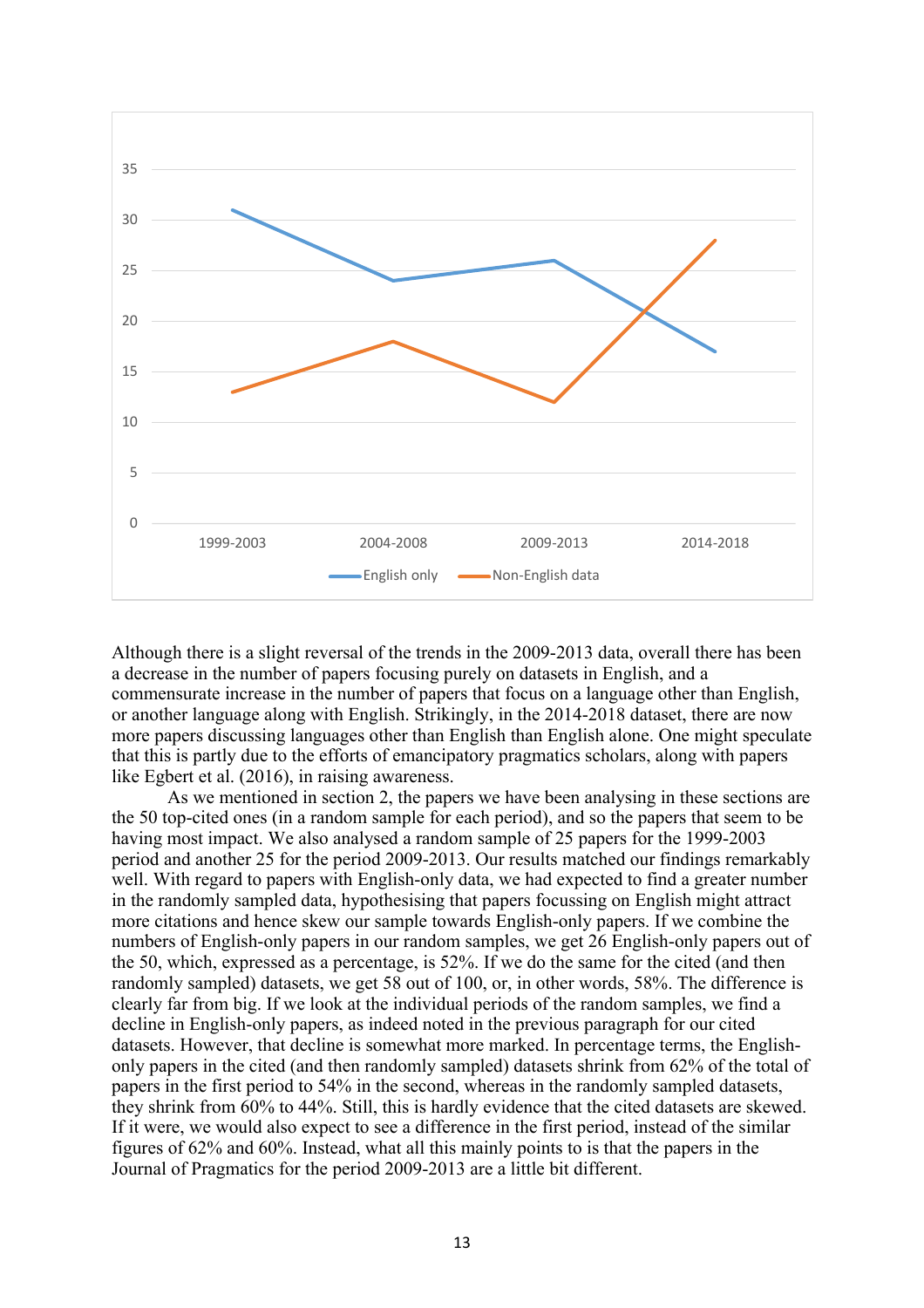# **3. Conclusion**

In the light of the results of our analyses, we will make the following very tentative predictions, which, of course, depend upon all other things being equal.

- *Focus of the paper*: Pragmatics will remain overwhelmingly focussed on data. No increase in the few theory-focused and methodology-focused papers is likely in the near future.
- *Focal point of the analysis*: Pragmatics will continue to broaden its analytical focus beyond the utterance, shifting from the more micro to the more macro, incorporating in particular contextual features.
- *Data quantity:* Pragmatics will continue to increase the quantities of data it investigates, moving away from a sprinkling of individual examples. However, no increase in extremely large datasets is likely in the near future.
- *Data medium:* Pragmatics will continue to be dominated by spoken data, but that dominance will decline. Instead, there will be a rise in research on data formed of multiple media, and a particular rise in research on digital media data.
- *Number of modes or channels represented in the data: Pragmatics will continue to move away* from single mode data towards multimodal data.
- *Degree of interactivity of the data*: Pragmatics will continue to increase its use of more interactive, more dialogic data.
- *Fictionality of the data*: Pragmatics will continue to be dominated by real data and become even more so. The use of constructed examples will continue to decline. The use of fictional data will not increase in the near future.
- *Language*: Pragmatics will continue to diversify the range of languages it treats.

Needless to say, we must remember that these predictions are based on the trends of 200 papers in one journal, the Journal of Pragmatics, 50 for each period. A larger sample would, of course, help clarify the picture we have developed, especially the minor trends. Also, we should remember that our dataset consisted of the 50 most-cited papers from a random sample of each time period. The citation criterion may have had an effect on some of our categories, although scrutiny of a completely random sample of 50 papers, 25 for each of two periods, failed to reveal any but minor differences.

## **References**

- Bargiela-Chiappini, Francesca (2003). Face and politeness: New (insights) for old (concepts). *Journal of Pragmatics* 35 (10-11): 1453-1469. https://doi.org/10.1016/S0378- 2166(02)00173-X
- Bednarek, Monika (2011). Approaching the data of pragmatics. In: Wolfram Bublitz and Neal R. Norrick (eds.), Foundations of Pragmatics. Vol. 1 of Handbooks of Pragmatics. Berlin: De Gruyter Mouton, 537-559.
- D'hondt, Sigurd (2009). The pragmatics of interaction: A survey. In: Sigurd D'hondt, Jan-Ola Östman and Jef Verschueren (eds.), *The Pragmatics of Interaction*. Vol. 4 of the Handbook of Pragmatics Highlights. Amsterdam/Philadelphia: John Benjamins, 1-19.
- D'hondt, Sigurd, Östman, Jan-Ola and Jef Verschueren (eds.) (2009). *The Pragmatics of Interaction*. Vol. 4 of the Handbook of Pragmatics Highlights. Amsterdam/Philadelphia: John Benjamins.
- Egbert, Maria, Yufu, Mamiko and Fumiya Hirataka (2016). An investigation of how 100 articles in the Journal of Pragmatics treat transcripts of English and non-English